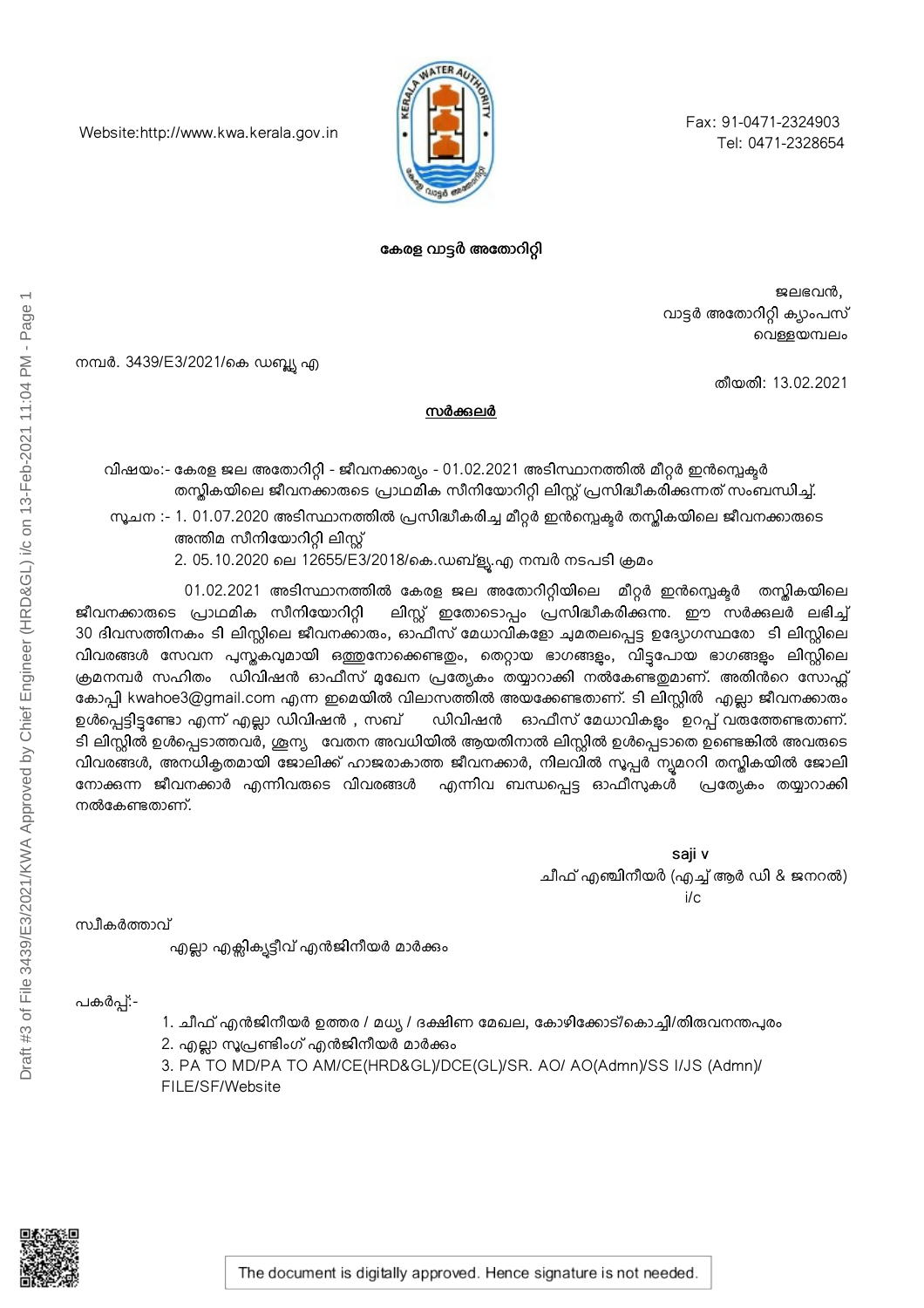|             |                                                |                |                                      |                         |            | Provisional Seniority List of Meter Inspectors as on 01.02.2020 |                                                  |                                                      |                         |                                               |
|-------------|------------------------------------------------|----------------|--------------------------------------|-------------------------|------------|-----------------------------------------------------------------|--------------------------------------------------|------------------------------------------------------|-------------------------|-----------------------------------------------|
| <b>ONIS</b> | Name                                           | Date of Birth  | Qualification                        | Promotion               | DATE OF    | Name of Division                                                | Name of Sub                                      | Name of                                              | Date of Joining Remarks |                                               |
|             |                                                |                |                                      | Order No.               | PROMOTION  | Office                                                          | Division                                         | Section<br>Office                                    | in Present<br>Office    |                                               |
|             | GIREESH. C                                     | $1-May-65$     | <b>ITIPLUMBER</b><br><b>SSLC</b>     | KWA/JB/E5/<br>9345/2002 | 07.04.2010 | PH DIVISION<br>KOZHIKODE                                        | Distribution Sub<br>Division No. I,<br>Kozhikode | $\frac{\text{Dist. Section}}{2}$                     | 27-04-2011 AN           | **Senior Meter<br>wef.01.05.2017<br>Inspector |
|             | SATHEESH KUMAR .M.S<br>$\overline{\mathbf{c}}$ | 20-May-65      | PLUMBER<br><b>SSLC,NTC</b>           | KWA/JB/E5/<br>9345/2002 | 30.04.2011 | PH DIVISION<br><b>Thiruvalla</b>                                | PH Sub Division<br>Changanasserry                | Changanasser<br>PH Section<br>Ŋ                      | 01.07.2016              | **Senior Meter<br>wef.01.05.2018<br>Inspector |
|             | 3 ANIL BABU.V.A                                | 29-Sep-72      | SSLC, NTC<br>PLUMBER                 | KWA/JB/E3/<br>3908/2011 | 30.04.2011 | WS DIVISION<br>Kochi                                            | WS Sub Division<br>North Paravoor                | WS Section<br>Paravoor<br>North                      | 07/09/2016 FN           | wef.01.05.2018<br>**Senior Meter<br>Inspector |
|             | <b>4 MUHAMMED IQUBAL .T.P</b>                  | $1-J$ un $-65$ | /EE/SILC/MX DTdlDLN/STSS<br>MBER)    | 3908/2011               | 30.04.2011 | PH DIVISION,<br><b>SULTHAN</b><br>BATHERY                       | PH Sub Division<br>Kalpetta                      | KALPETTA<br>PH Section                               | 11.10.2013FN            | wef.01.08.2018<br>**Senior Meter<br>Inspector |
|             | SRASHEED POCKER KUTTY                          | $5-May-69$     | SSLC, NTC<br>PLUMBER                 | KWA/JB/E3/<br>3908/2011 | 30.04.2011 | PH DIVISION,<br>Edappal                                         | PH Sub Division<br><b>Firur</b>                  | PH Section<br>Tirur                                  | 19-08-2016              | **Senior Meter<br>wef.01.08.2018<br>Inspector |
|             | 6JOSEPH.P.J                                    | 29-May-69      | <b>SSLC,NTC</b><br>PLUMBER           | KWA/JB/E3/<br>3908/2011 | 30.04.2011 | THIRUVANANT<br><b>HAPURAM(NOR</b><br>PH DIVISION,<br>Ê          | Division, Kowdiar<br>WW North Sub                | Peroorkada<br>Section                                | 17.08.2016 AN           | wef.01.07.2019<br>**Senior Meter<br>Inspector |
|             | TANNVNNA OVINAO                                | 15-Mar-67      | ITI(PLUMBER)<br>SSLC.                | KWA/JB/E3/<br>3908/2011 | 30.04.2011 | <b>PH DIVISION</b><br>Aluva                                     | PH Sub Division<br>Perumbavoor                   | Perumbavoor<br>PH Section                            | 14.11.2019              | **Senior Meter<br>wef.01.08.2019<br>Inspector |
|             | 8 DINESHKUMAR.M                                | 30-May-69      | <b>JTSLC,ITI</b>                     | KWA/JB/E3/<br>3908/2011 | 29.05.2012 | HAPURAM(NOR Vellayambalam<br>THIRUVANANT<br>PH DIVISION,<br>冝   | WW Central Sub<br>Division                       | Palayam<br>Section                                   | 07.09.2018              | wef.01.06.2020<br>**Senior Meter<br>Inspector |
|             | 9 ABBAS.P                                      | $1-May-69$     | SSLC, NTC<br>PLUMBER                 | KWA/JB/E3/<br>3908/2011 | 17.09.2012 | PH DIVISION,<br><b>KOZHIKODE</b>                                | RWS Sub Division<br>Malaparaba                   | PH Section<br>Baypore                                | 6-Jan-2020              | **Senior Meter<br>wef.01.06.2020<br>Inspector |
|             | S' S' CIEIVIVYHI IN NOON                       | $15-May-66$    | SSLC, NTC<br>PLUMBER                 | 1107/806<br>808/2011    | 01.02.2013 | <b>NOISIAIG Hd</b><br>Shomur                                    | PH Sub Division<br>Ottapalam                     | Cherplassery<br>PH Section                           | 18.08.2016              | wef.01.06.2020<br>**Senior Meter<br>Inspector |
|             | <b>SHIBU.V.K</b><br>$\equiv$                   | $16-Oct-68$    | SSLC,NTC<br>PLUMBER                  | KWA/JB/E3/<br>3908/2011 | 07.02.2013 | PH DIVISION,<br>KOCHI                                           | WW Sub Division No.<br>I Pallimukku              | W W Section<br>Pallimukku,<br>Kochi-16               | 29.08.2017              | wef.01.06.2020<br>**Senior Meter<br>Inspector |
|             | <b>SANTHOSH.P.</b><br>12                       | 24-May-69      | PLUMBER<br><b>SSLC, ITC</b>          | KWA/JB/E3/<br>3908/2011 | 25.11.2013 | NOISIAIG Hd<br><b>ALAPPUZHA</b>                                 | PH Sub Division<br>Alappuzha                     | PH Section,<br>Alappuzha                             | 22.07.2013              | wef.05.10.2020<br>**Senior Meter<br>Inspector |
|             | MURALI KANNIKULATHIL<br>$\overline{13}$        | 30-May-68      | SSLC, NTC(PLU<br>MBER)               | KWA/JB/E3/<br>3908/2011 | 25.01.2013 | <b>PH DIVISION</b><br>KOZHIKODE                                 | RWS Sub Division<br>Malaparamba,<br>Kozhikode    | RWS Section<br>Malaparamba                           | 27-06-2016              | wef.05.10.2020<br>**Senior Meter<br>Inspector |
|             | 14 JAIJU.C.A                                   | 20-May-69      | <b>JTSLC, ITI(PLU</b><br>MBER), VHSC | KWA/JB/E3/<br>3908/2011 | 25.01.2013 | PH DIVISION,<br>Thrissur                                        | WW Sub Division<br>Thrissur                      | WW Section  11.03.2015<br>Thrissur<br>$\overline{N}$ |                         | wef.05.10.2020<br>**Senior Meter<br>Inspector |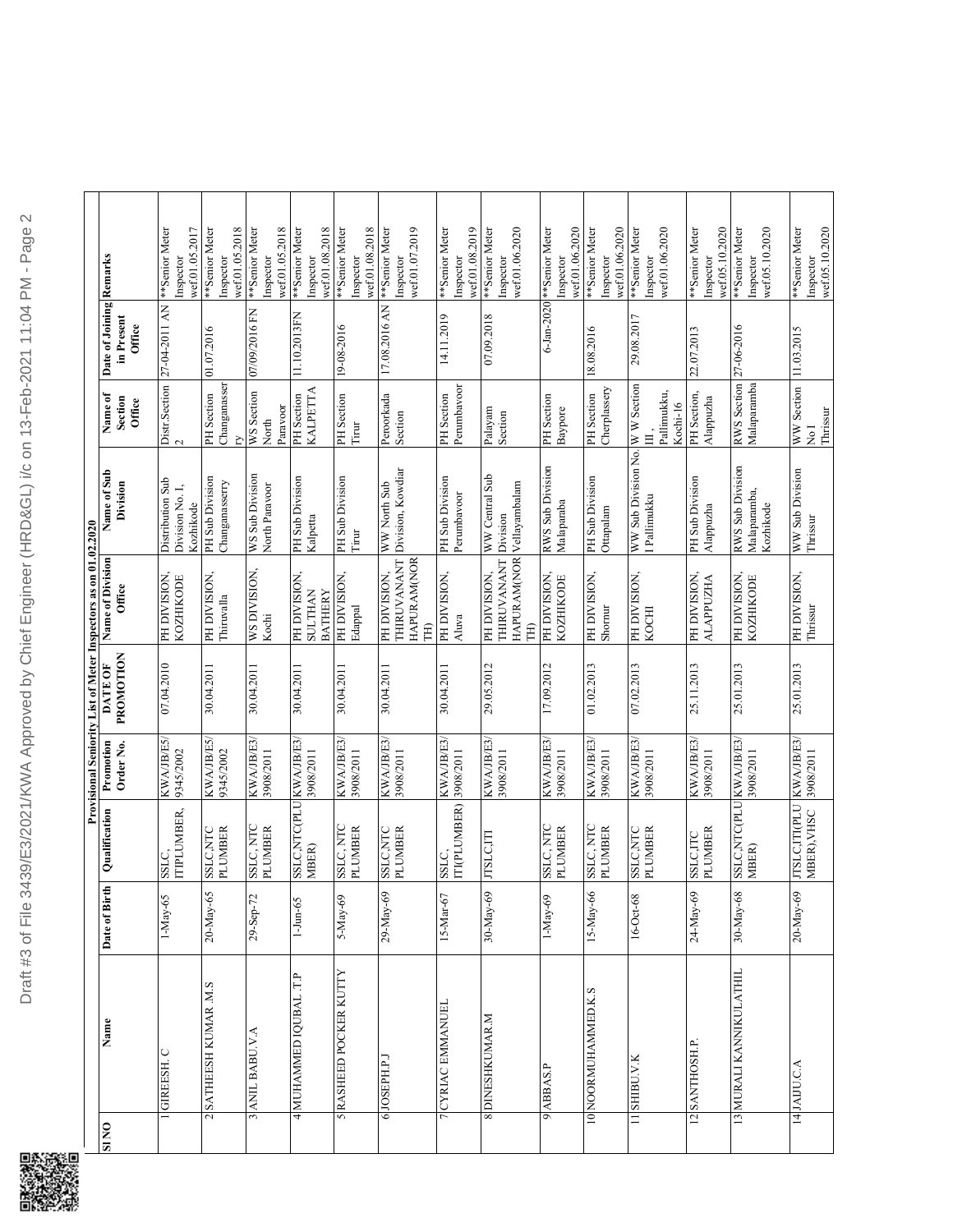| Provisional Seniority List of Meter Inspectors as on 01.02.2020 | Date of Joining Remarks<br>in Present<br>Office<br>Name of<br>Section<br>Office<br>Name of Sub<br>Division<br>Name of Division<br>Office<br>PROMOTION<br>DATE OF<br>Promotion<br>Order No.<br>Qualification<br>Date of Birth | wef.05.10.2020<br>**Senior Meter<br>Inspector<br>01.11.2019<br>WW Sub Division No. W W Section<br>Kochi-20<br>I, Vyttila<br>IV Vyttila<br>PH DIVISION,<br>KOCHI<br>17.07.2013<br>KWA/JB/E3/<br>3908/2011<br><b>DEGREE,ITI</b><br>PRE<br>18-May-68 | wef.05.10.2020<br>**Senior Meter<br>Inspector<br>02.12.2013<br>PH Section<br>Angamaly<br>PH Sub Division<br>Angamaly<br>PH DIVISION,<br>Aluva<br>30.11.2013<br>KWA/JB/E3/<br>3908/2011<br>SSLC, NTC<br>PLUMBER<br>11-Apr-65 | wef.05.10.2020<br>**Senior Meter<br>Inspector<br>W W Section 13.11.2019<br>Karuvelipady<br>No.1<br>WW Sub Division<br>Karuvelipady<br>PH DIVISION,<br>KOCHI<br>30.11.2013<br>KWA/JB/E3/<br>3908/2011<br>SSLC, NTC<br>PLUMBER<br>31-May-67 | 18/08/2016<br>Kollam WS<br>Section I<br>WS Sub Division<br>Kollam<br>PH DIVISION,<br>KOLLAM<br>10.10.2014<br>SSLC, NTC(PLU KWA/JB/E3/<br>3908/2011<br>MBER)<br>17-Apr-70 | 25-06-2016<br>Perinthalman<br>na Section<br>PH Sub Division<br>Perinthalmanna<br>MALAPPURAM<br>PH DIVISION<br>05.12.2014<br>SSLC, NTC(PLU KWA/JB/E3/<br>3908/2011<br>MBER)<br>31-May-72 | 11.11.2019<br>Irinjalakuda<br>PH Section<br>PH Sub Division<br>IRINJALAKKUD Irinjalakkuda<br>PH DIVISION,<br>12.06.2015<br>KWA/JB/E3/<br>3908/2011<br>SSLC,ITI<br>17-Sep-68 | 30-08-2016 FN<br>WWSection<br>Thrissur<br>No. II<br>WW Sub Division,<br>Thrissur<br>PH DIVISION,<br>Thrissur<br>16.08.2016<br>KWA/JB/E3/<br>3908/2011<br><b>SSLC</b><br>6-May-65 | 9-May-2016<br>WW Revenue<br>Thirumala<br>Section,<br>Division, PTP Nagar<br>WW East Sub<br>THIRUVANANT<br><b>HAPURAM(SOU</b><br>PH DIVISION,<br>Ê<br>16.08.2016<br>KWA/JB/E3/<br>3908/2011<br><b>CTSS</b><br>$1-Apr-65$ | 20.08.2016<br>WW Section,<br>Division Pongumoodu Kazhakkootta<br>$\mathbf{E}$<br>WW WestSub<br>THIRUVANANT<br>PH DIVISION,<br><b>HAPURAM</b><br>NORTH<br>16.08.2016<br>KWA/JB/E3/<br>3908/2011<br>SEC, NTC<br>PLUMBER<br>25-May-66 | 17-08-2016<br>WSP Section,<br>Alappuzha<br>PH Sub Division<br>Alappuzha<br>PH DIVISION,<br>Alappuzha<br>16.08.2016<br>KWA/JB/E3/<br>3908/2011<br>PLUMBER,<br><b>SECNTC</b><br>27-May-66 | 23.12.2016<br>W W Section<br>Pallimukku,<br>Kochi-16<br>$\equiv$<br>WW Sub Division No.<br>I Pallimukku<br>PH DIVISION,<br>KOCHI<br>20.12.2016<br>KWA/JB/E3/<br>3908/2011<br><b>JTSLC, ITI(PLU</b><br>MBER)<br>11-May-65 | 19.09.2018<br>PH Section<br>Thiruvalla<br>PH Sub Division<br>Thiruvalla<br>THIRUVALLA<br>PH DIVISION,<br>11.05.2017<br>KWA/JB/E3/<br>3908/2011<br>PLUMBER<br>SSLC, NTC<br>23-Jan-67 | 09/10/2018<br>Section No <sub>II</sub><br>Kannur<br>WS Sub Division<br>Kannur<br>WS DIVISION<br><b>KANNUR</b><br>11.05.2017<br>KWA/BE3<br>3908/2011<br>PLUMBER<br><b>SSC,ITI</b><br>17-May-71 | 16.05.2017<br>Karamana<br>Section<br>WW East Sub<br>HAPURAM(SOU PTP Nagar<br>Division<br>THIRUVANANT<br>PH DIVISION,<br>11.05.2017<br>KWA/JB/E3/<br>3908/2011<br><b>SSLC, NCVT</b><br>PLUMBER<br>30-May-68 |
|-----------------------------------------------------------------|------------------------------------------------------------------------------------------------------------------------------------------------------------------------------------------------------------------------------|---------------------------------------------------------------------------------------------------------------------------------------------------------------------------------------------------------------------------------------------------|-----------------------------------------------------------------------------------------------------------------------------------------------------------------------------------------------------------------------------|-------------------------------------------------------------------------------------------------------------------------------------------------------------------------------------------------------------------------------------------|--------------------------------------------------------------------------------------------------------------------------------------------------------------------------|-----------------------------------------------------------------------------------------------------------------------------------------------------------------------------------------|-----------------------------------------------------------------------------------------------------------------------------------------------------------------------------|----------------------------------------------------------------------------------------------------------------------------------------------------------------------------------|-------------------------------------------------------------------------------------------------------------------------------------------------------------------------------------------------------------------------|------------------------------------------------------------------------------------------------------------------------------------------------------------------------------------------------------------------------------------|-----------------------------------------------------------------------------------------------------------------------------------------------------------------------------------------|--------------------------------------------------------------------------------------------------------------------------------------------------------------------------------------------------------------------------|-------------------------------------------------------------------------------------------------------------------------------------------------------------------------------------|-----------------------------------------------------------------------------------------------------------------------------------------------------------------------------------------------|------------------------------------------------------------------------------------------------------------------------------------------------------------------------------------------------------------|
|                                                                 |                                                                                                                                                                                                                              |                                                                                                                                                                                                                                                   |                                                                                                                                                                                                                             |                                                                                                                                                                                                                                           |                                                                                                                                                                          |                                                                                                                                                                                         |                                                                                                                                                                             |                                                                                                                                                                                  |                                                                                                                                                                                                                         |                                                                                                                                                                                                                                    |                                                                                                                                                                                         |                                                                                                                                                                                                                          |                                                                                                                                                                                     |                                                                                                                                                                                               |                                                                                                                                                                                                            |
|                                                                 | Name<br><b>ONIS</b>                                                                                                                                                                                                          | <b>IS JUDY ALAN BIVERA</b>                                                                                                                                                                                                                        | LN.NITRAM 91                                                                                                                                                                                                                | <b>TTSHAJU.C.A</b>                                                                                                                                                                                                                        | 18 SAJLR                                                                                                                                                                 | 19 AMEEN HASSAN.K.P                                                                                                                                                                     | 20 SUBRAMONIAN.K                                                                                                                                                            | 21 ABDULLA, P.P                                                                                                                                                                  | 22 HASSAN.V                                                                                                                                                                                                             | 23 DILEEP KUMAR. M                                                                                                                                                                                                                 | 24 SREEKUMAR.R                                                                                                                                                                          | 25 PRABHAKARAN. C.N                                                                                                                                                                                                      | 26MADHU.A.R                                                                                                                                                                         | 27 ABDUL HAMEED. K.C                                                                                                                                                                          | 28 THANKARAJ. S                                                                                                                                                                                            |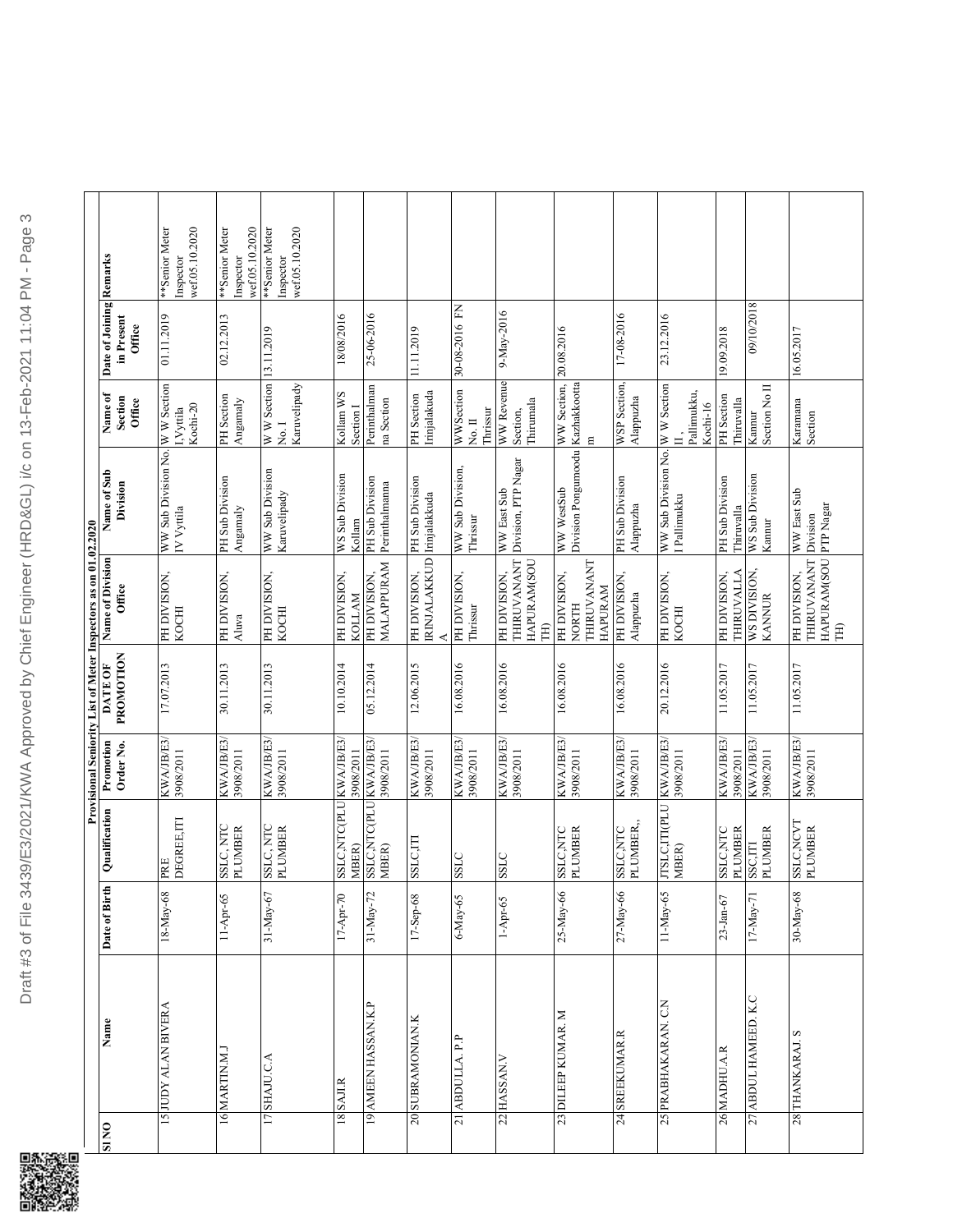|                                                                 | Date of Joining Remarks<br>in Present<br>Office | 12.09.2018                            | 11-Oct-2018                  | 01.10.2018                             | 11-Apr-2019               | NH 810Z-60-90                     | 26-Oct-2019                                       | 01.11.2019                     | 11.10.2018                            | 16.10.2018                    | 7.11.2019                      | 07.11.2018                                       | 9-Oct-2018                        | 2-Nov-2019                                                   | 18.12.2018                                                     | 01.11.2019                                                           |
|-----------------------------------------------------------------|-------------------------------------------------|---------------------------------------|------------------------------|----------------------------------------|---------------------------|-----------------------------------|---------------------------------------------------|--------------------------------|---------------------------------------|-------------------------------|--------------------------------|--------------------------------------------------|-----------------------------------|--------------------------------------------------------------|----------------------------------------------------------------|----------------------------------------------------------------------|
|                                                                 | Name of<br>Section<br>Office                    | W W Section<br>Karuvelipady<br>No. II | WS Section<br>Kanhangad      | W W Section<br>Karuvelipady<br>No. III | Kollam PH<br>Section      | Kanjiramkula<br>WS Section,<br>Ξ  | Distr.Section                                     | Kottayam<br>Section I          | Pathanamthitt<br>a Section            | PH Section,<br>Chavara        | Kalamasserry<br>WS Secion      | PH Section,<br>Chittur                           | Neyyattinkara<br>WSSection        | Thripunithura<br>WS Section,                                 | Thiruvallam<br>Section                                         | WW Section,<br>Pattoor                                               |
|                                                                 | Name of Sub<br>Division                         | WW Sub Division<br>Karuvelipady       | WS Sub Division<br>Kanhangad | WW Sub Division<br>Karuvelipady        | PH Sub Division<br>Kollam | WS Sub Division,<br>Kanjiramkulam | Distribution Sub<br>Division No. II,<br>Kozhikode | PH Sub Division<br>Kottayam    | PH Sub Division<br>Pathanamthitta     | PH Sub Division<br>Chavara    | WS Sub Division<br>Kalamassery | PH Sub Division<br>Chittur                       | WS Sub Division,<br>Neyyattinkara | WS Sub Division,<br>Thripunithura                            | Division Kuriathy<br>WW South Sub                              | WW Central Sub<br>Division,                                          |
| Provisional Seniority List of Meter Inspectors as on 01.02.2020 | Name of Division<br>Office                      | PH DIVISION,<br>KOCHI                 | KASARAGODE<br>PH DIVISION,   | PH DIVISION,<br>KOCHI                  | PH DIVISION,<br>KOLLAM    | WS DIVISION<br>Neyyattinkara      | PH DIVISION,<br>KOZHIKODE                         | PH DIVISION<br><b>KOTTAYAM</b> | <b>PATHANAMTH</b><br>PH DIVISION<br>Ě | PH DIVISION,<br>KOLLAM        | <b>WS DIVISION</b><br>Kochi    | PH DIVISION,<br><b>PALAKKAD</b>                  | WS DIVISION,<br>Neyyattinkara     | WS DIVISION,<br>KOCHI                                        | THIRUVANANT<br>HAPURAM(SOU<br>PH DIVISION,<br>Ê                | HAPURAM(NOR Vellayambalam<br><b>THIRUVANANT</b><br>PH DIVISION,<br>Ē |
|                                                                 | PROMOTION<br><b>DATE OF</b>                     | 19.08.2017                            | 19.08.2017                   | 19.08.2017                             | 19.08.2017                | 09.11.2017                        | 26.03.2018                                        | 06.10.2018                     | 06.10.2018                            | 06.10.2018                    | 06.10.2018                     | 06.10.2018                                       | 06.10.2018                        | 06.10.2018                                                   | 10.12.2018                                                     |                                                                      |
|                                                                 | Promotion<br>Order No.                          | KWA/JB/E3/<br>3908/2011               | KWA/JB/E3/<br>3908/2011      | KWA/JB/E3/<br>3908/2011                | KWA/JB/E3/<br>3908/2011   | KWA/JB/E3/<br>3908/2011           | KWA/JB/E3/<br>3908/2014                           | KWA/JB/E3/<br>3908/2014        | KWA/JB/E3/<br>3908/2014               | KWA/JB/E3/<br>3908/2014       | KWA/JB/E3/<br>3908/2014        | KWA/JB/E3/<br>3908/2014                          | KWA/JB/E3/<br>3908/2014           | KWA/JB/E3/<br>3908/2014                                      | KWA/JB/E3/<br>3908/2014                                        | KWA/JB/E3/28.10.2019<br>3908/2014                                    |
|                                                                 | Qualification                                   | SSLC,NTC<br>PLUMBER                   | VHSE, ITI                    | SSLC, ITI(PLU<br>MBER)                 | SSLC, ITI(PLU<br>MBER)    | SSLC,ITI                          | ITIPLUMBER,<br>SSLC.<br>$B\Lambda$                | BA,NTC                         | SSLC, NTC                             | <b>SSLC, ITI(PLU</b><br>MBER) | PLUMBER, BSC<br>SSLC,NTC       | NTC(PLUMBE<br><b>SSLC</b><br>$\widehat{\approx}$ | <b>SSLC,NTC</b><br>PLUMBER        | CIVIL ENG.<br>PLUMBER,<br><b>SSLC, NTC</b><br><b>DIPLOMA</b> | <b>EXPERIENCE</b><br>SSLC, BCOM,<br><b>IN METER</b><br>READING | PLUMBER<br>SSLC,ITI                                                  |
|                                                                 | Date of Birth                                   | $3-May-70$                            | 28-Mar-69                    | 19-Mar-68                              | 16-Mar-73                 | 5-May-70                          | 15-May-75                                         | 19-Oct-79                      | 28-May-79                             | 15-Mar-80                     | 30-May-77                      | 17-May-77                                        | 3-May-79                          | $1 - Jan - 78$                                               | 30-May-75                                                      | 21-May-72                                                            |
|                                                                 | Name                                            | 29 JAYANTHLAL                         | 30 SURENDRAN. M.V            | 31 JOLY K.J                            | 32 RAJESH A.G             | 33 AJITH K                        | 34 MANOJ.N.K                                      | 35 DINNY GEORGE                | 36 ANIL KUMAR.A                       | 37 SATHEESH KUMAR.V           | 38 SUNIL P                     | 39 SANJAY.T.P                                    | 40 PUSHPALETHA.S                  | <b>41 NOHAMMED ALLE K</b>                                    | <b>EL TELESTE DE LA LOB</b>                                    | <b>S' dTVHS</b> EF                                                   |
|                                                                 | <b>ONIS</b>                                     |                                       |                              |                                        |                           |                                   |                                                   |                                |                                       |                               |                                |                                                  |                                   |                                                              |                                                                |                                                                      |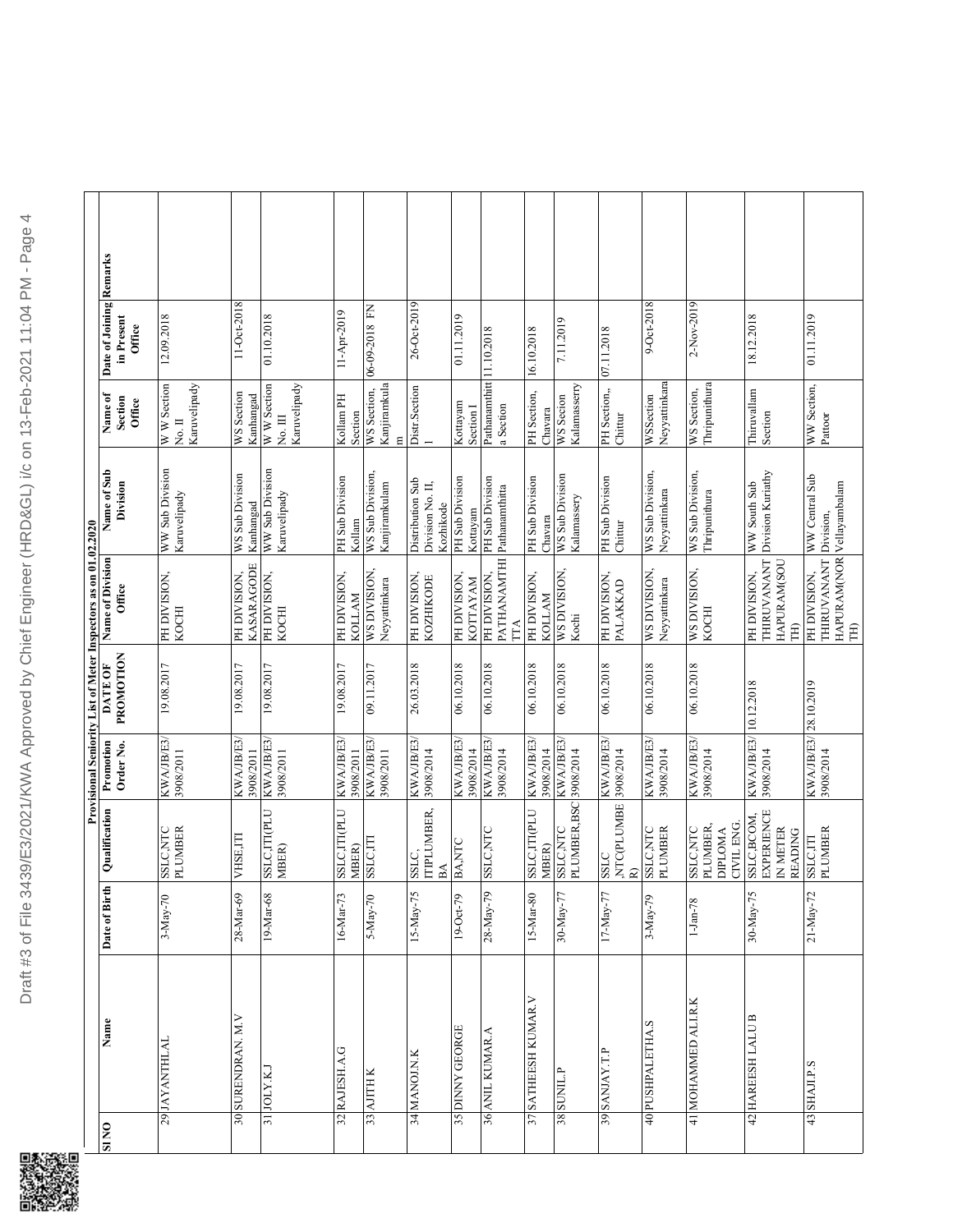| Name<br><b>SLNO</b>                       | Date of Birth | Qualification                                         | Promotion                          | Provisional Seniority List of Meter Inspectors as on 01.02.2020<br><b>DATE OF</b> | Name of Division                                                 | Name of Sub                                  | Name of                                    |                                                        |  |
|-------------------------------------------|---------------|-------------------------------------------------------|------------------------------------|-----------------------------------------------------------------------------------|------------------------------------------------------------------|----------------------------------------------|--------------------------------------------|--------------------------------------------------------|--|
|                                           |               |                                                       | Order No.                          | PROMOTION                                                                         | Office                                                           | Division                                     | Section<br>Office                          | Date of Joining Remarks<br>in Present<br><b>Office</b> |  |
| 44 ALEXANDAR.K.P                          | 16-May-77     | (PLUMBER)<br><b>SSLC,NTC</b>                          | KWA/JB/E3/28.10.2019<br>3908/2014  |                                                                                   | PH DIVISION,<br>Kottarakkara                                     | WS Sub Division<br>Punalur                   | WS Section,<br>Pathanapura<br>$\mathbf{E}$ | 04.11.2019 FN                                          |  |
| 45 SANTHOSH KUMAR.V                       | 15-May-75     | PLUMBER<br><b>SSLC.ITI</b>                            | KWA/JB/E3/<br>3908/2014            | 28.10.2019                                                                        | <b>ARUVIKKARA</b><br>HW DIVISION,                                | WS Sub Division,<br>Nedumangad,              | Nedumangad<br>Section                      | 31.10.2019                                             |  |
| <b>TNSAD</b>                              | $1-Apr-72$    | SSLC, NTC                                             | KWA/JB/E3/<br>3908/2014            | $28.10\overline{2019}$                                                            | <b>MUVATTUPUZ</b><br>PH DIVISION,<br>É                           | PH Sub Division,<br>Muvattupuzha             | Muvattupuzh<br>a Section                   | 610711'80                                              |  |
| 47 BINURAJ.R                              | 3-May-73      | <b>OTSS</b>                                           | KWA/JB/E3/28.10.2019<br>3908/2014  |                                                                                   | PH DIVISION,<br>Kollam                                           | WS Sub Division,<br>Sasthamcottah            | Sasthamcotta<br>WS Section,                | NH 6107-11-70                                          |  |
| 48 SIVADASAN.K                            | 13-May-79     | <b>NTC(PLUMBE</b><br>SSLC,<br>$\widehat{\mathbf{z}}$  | KWA/JB/E3/28.10.2019<br>3908/2014  |                                                                                   | PH DIVISION,<br>Palakkad                                         | PH Sub Division,<br>Palakkad                 | WSAugSecti<br>Palakkad<br>$\sin$           | 1-Nov-2019                                             |  |
| <b>3) SURESH KUMAR C</b>                  | 10-Apr-69     | <b>SSLC</b>                                           | KWA/JB/E3/<br>3908/2014            | 28.10.2019                                                                        | PH DIVISION,<br>Kollam                                           | PH Sub Division<br>Kollam                    | <b>PH</b> Section<br>Kottiyam              | 04-11-2019<br>K                                        |  |
| <b>SURESHINE</b>                          | 31-May-78     | SSLC, NTC(PLU<br>MBER)                                | KWA/JB/E3/<br>3908/2014            | 24.05.2020                                                                        | PH DIVISION<br>VATAKARA                                          | WSP Sub Division<br>Vatakara                 | Vadakara<br>Section                        | 4-Jun-2020                                             |  |
| 51 AHAMMED MUNEER<br>MADATHIL             | 15-May-77     | NTC(PLUMBE<br><b>LABEWRITING</b><br><b>SSLC</b><br>ଛି | KWA/JB/E3/<br>3908/2014            | 24.05.2020                                                                        | <b>PH DIVISION</b><br><b>ALUVA</b>                               | PH Sub Division<br>Aluva                     | Section No <sub>II</sub><br>Aluva          | 08.06.2020 FN                                          |  |
| 52SOYN.C                                  | 24-Sep-75     | <b>SSLC, NTC, BA</b>                                  | KWA/JB/E3/ 24.05.2020<br>3908/2014 |                                                                                   | PH DIVISION,<br>Kaduthuruthy                                     | PH Sub Division<br>Kaduthuruthy              | Kaduthuruthy<br>PH Section                 | 6-Apr-2020                                             |  |
| <b>GINYNY INY ISS</b>                     | 17-May-76     | SSLC, NTC, BA                                         | 12655/E3/K<br>WA/2020              | 05.10.2020                                                                        | PH Division,<br>Alappuzha                                        | WSP Sub Division,<br>Haripad                 | Kayamkulam<br>PH Section,                  |                                                        |  |
| 54 BINUKUMAR.V                            | 22-May-76     | SSLC, VHSC<br>TTC                                     | 12655/E3/K<br>WA/2020              | 05.102020                                                                         | HAPURAM(NOR Pongumoodu<br><b>THIRUVANANT</b><br>PH DIVISION<br>Ê | WW West Sub<br>Division,                     | Pongumoodu<br>WW Section,                  |                                                        |  |
| <b>SSSEIJUMON.K.T</b>                     | 31-May-73     | PLUMBER, BC<br><b>SSLC,NTC</b><br>$\mathbb{N}$        | 12655/E3/K<br>WA/2020              | 05.102020                                                                         | PH Division,<br>Kochi                                            | WW Sub Division No. WW Section<br>IV Vyttila | No. II, Vytila                             |                                                        |  |
| <b>NTS'NYMDA HAGYNAS</b>                  | 28-May-76     | PLUMBER<br>NTC                                        | 12655/E3/K<br>WA/2020              | 05.10.2020                                                                        | <b>ARUVIKKARA</b><br>HW DIVISION,                                | WS Sub Division,<br>Nedumangad,              | WS Section,<br>Aryanad                     |                                                        |  |
| $\frac{1}{\sqrt{2}}$ $\frac{1}{\sqrt{2}}$ | $15-Apr-78$   | SSLC, NTC<br>PLUMBER                                  | 12655/E3/K<br>WA/2020              | 05.10.2020                                                                        | PH Division,<br>Kochi                                            | WW Sub Division,<br>Kaloor                   | WW Section<br>II, Kaloor                   |                                                        |  |
| 58 PRAVEENKUMAR.P.B                       | $15-May-66$   | <b>SSLC, BA</b>                                       | 12655/E3/K<br>WA/2020              | 05.10.2020                                                                        | PH Division,<br>Kochi                                            | WW Sub Division,<br>Kaloor                   | WW Section<br>No.I, Kaloor                 |                                                        |  |
| <b>L'A'NYMOHSV 6S</b>                     | 25-May-66     | <b>SISS</b>                                           | 12655/E3/K<br>WA/2020              | 05.10.2020                                                                        | PH Division,<br>Aluva                                            | PH Sub Division,<br>Vadakkekkara             | Vadakkekkar<br>PH Section,<br>ಡ            |                                                        |  |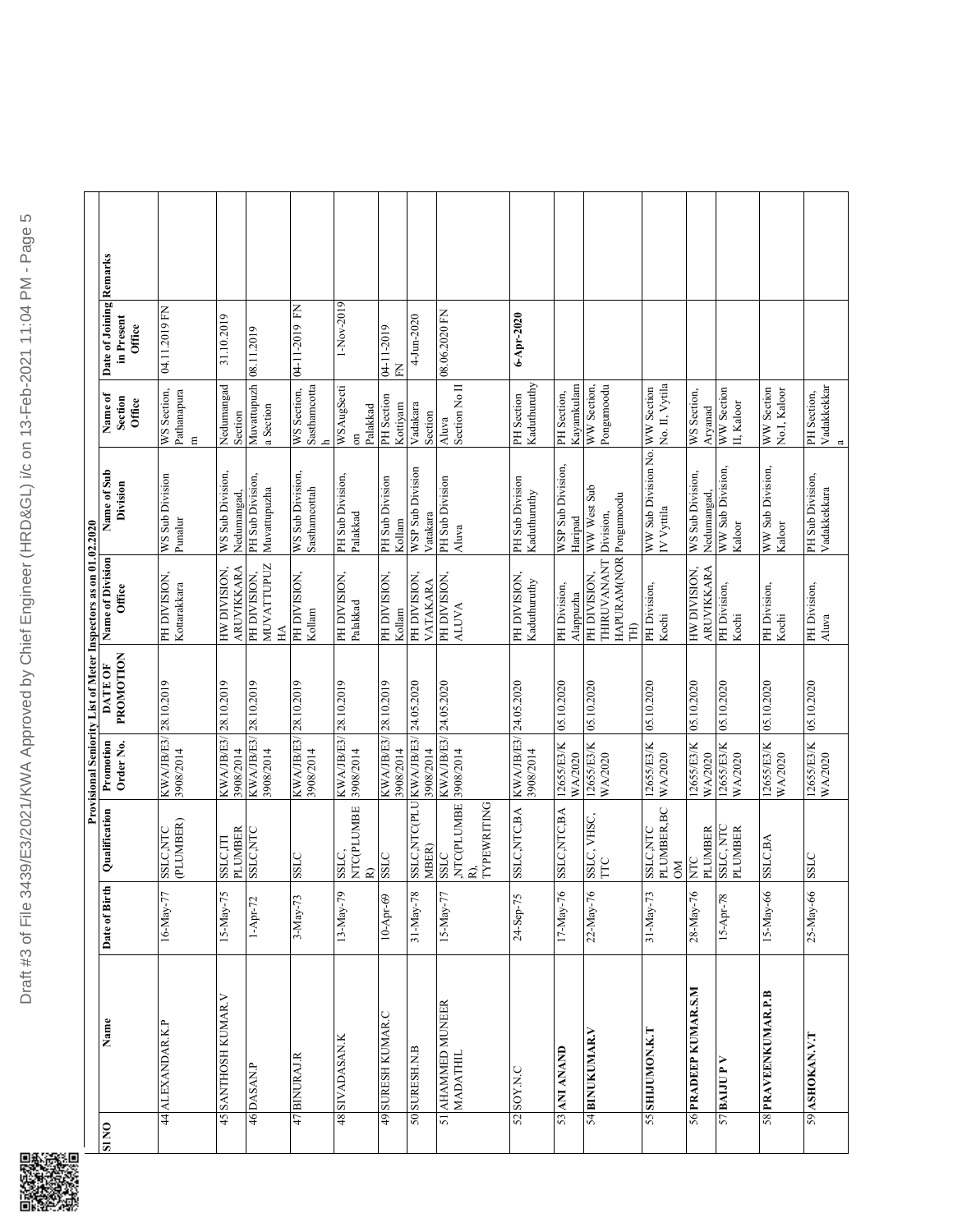|             |                                |                  |                                                      |                        | Provisional Seniority List of Meter Inspectors as on 01.02.2020 |                                                        |                                    |                                            |                                                        |  |
|-------------|--------------------------------|------------------|------------------------------------------------------|------------------------|-----------------------------------------------------------------|--------------------------------------------------------|------------------------------------|--------------------------------------------|--------------------------------------------------------|--|
| <b>ONIS</b> | Name                           | Date of Birth    | Qualification                                        | Promotion<br>Order No. | PROMOTION<br><b>DATE OF</b>                                     | Name of Division<br>Office                             | Name of Sub<br>Division            | Name of<br>Section<br>Office               | Date of Joining Remarks<br>in Present<br><b>Office</b> |  |
|             | 60 RAVEENDRAN.M                | 30-May-66        | <b>SSLC,PRE</b><br><b>DEGREE</b>                     | 12655/E3/K<br>WA/2020  | 05.10.2020                                                      | Thaliparamba<br>WS Division,                           | WS Sub Division,<br>Thaliparamba   | Thaliparamba<br>WS Section,                |                                                        |  |
|             | 61 AJIKUMAR.M                  | 30-May-71        | <b>DIESALMECH</b><br><b>SSLC,ITI</b><br><b>ANIC</b>  | 12655/E3/K<br>WA/2020  | 05.102020                                                       | THIRUVANANT<br><b>HAPURAM(NOR</b><br>PH DIVISION,<br>Ê | Division, Kowdiar<br>WW North Sub  | WW North<br>Section,<br>Kowdiar            |                                                        |  |
|             | 62 SANTHOSH.K.R                | 13-May-68        | PLUMBER, PRE WA/2020<br>SSLC, NTC<br><b>DEGREE</b>   | 12655/E3/K             | 05.10.2020                                                      | Kaduthuruthy<br>PH Division,                           | WSP Sub Division,<br>Vaikom        | WSP Section<br>Vaikom                      |                                                        |  |
|             | <b>ASSIED DAVA NOSMEDI [99</b> | 28-May-73        | NTCPLUMBER<br>, DIPLOMA<br>SSLC,                     | 12655/E3/K<br>WA/2020  | 05.102020                                                       | <b>PATHANAMTH</b><br>PH DIVISION,<br>ÉÁ                | PH Sub Division,<br>Pathanamthitta | PH Section,<br>Konni                       |                                                        |  |
|             | <b>WATONAM</b>                 | 30-May-78        | SSLC,PDC,<br><b>DCA</b>                              | 1265S/E3/K<br>WA/2020  | 020201.80                                                       | WS Division,<br>Attingal                               | WS Sub Division,<br>Varkala        | No.I, Varkala<br>WS Section                |                                                        |  |
| 65          | <b>SABU.N.S</b>                | 25-May-76        | PREDEGREE,NWA/2020<br>SSLC,<br>P                     | 12655/E3/K             | 05.10.2020                                                      | PH Division,<br>Thodupuzha                             | PH Sub Division,<br>Thodupuzha     | Thodupuzha<br>PH Section<br>$\overline{N}$ |                                                        |  |
|             | 66 SHAJINESH.K                 | 23-Feb-80        | THSLC, NTC(PL<br>UMBER)                              | 12655/E3/K<br>WA/2020  | 05.10.2020                                                      | PH Division,<br>Malappuram                             | PH Sub Division,<br>Malappuram     | Malappuram<br><b>PH</b> Section<br>No.I,   |                                                        |  |
|             | 67 RAMADAS.M                   | 18-Feb-73        | <b>SSLCITI</b>                                       | 12655F3/K<br>WA/2020   | 05.10.2020                                                      | PH Division,<br>Shomur                                 | PH Sub Division,<br>Ottappalam     | PH Section,<br>Ottappalam                  |                                                        |  |
|             | 68 JAYA KUMAR.R.               | 31-May-74        | PLUMBER, PRE<br>SSLC, NTC<br>DEGREE                  | 12655/E3/K<br>WA/2020  | 05.10.2020                                                      | WS Division,<br>Attingal                               | WS Sub Division,<br>Attingal       | No.I, Attingal<br>WS Section               |                                                        |  |
|             | 69 SHAJI.O.R                   | 30-May-73        | PLUMBER<br>NTC                                       | 12655/E3/K<br>WA/2020  | 020201.80                                                       | THIRUVANANT<br>HAPURAM(SOU<br>PH DIVISION,<br>Ê        | Division, Kuriathy<br>WW South Sub | Kuriathy<br>Revenue<br>Section,            |                                                        |  |
|             | 70 HASSAN.K.A                  | 29-Nov-65        | <b>NTC(PLUMBE</b><br>SSLC,<br>$\widehat{\mathbf{z}}$ | 12655/E3/K<br>WA/2020  | 05.10.2020                                                      | Muvatupuzha<br>PH Division,                            | PH Sub Division,<br>Kothamangalam  | Kothamangal<br>PH Section<br>No. I,<br>am  |                                                        |  |
|             | <b>ZINEESH.N.V</b>             | $1 - J$ un $-79$ | SSLC, NTC<br>PLUMBER                                 | 12655/E3/K<br>WA/2020  | 05.10.2020                                                      | WS DIVISION,<br>KOCHI                                  | WS Sub Division,<br>Kalamassry     | Thrikkakkara<br>WS Section,                |                                                        |  |
|             | 72 RADHAKRISHNAN.C.            | 14-Dec-65        | SSLC, PREDEG<br><b>REE</b>                           | 12655/E3/K<br>WA/2020  | 05.10.2020                                                      | PH Division,<br>Palakkad                               | PH Sub Division,<br>Chittoor       | PH Section,<br>Nenmara                     |                                                        |  |
|             | 73 PRAVEEN.V                   | 21-May-81        | DEGREE, NTC<br>PLUMBER)<br><b>SSLC,PRE</b>           | 12655/E3/K<br>WA/2020  | 05.10.2020                                                      | PH Division,<br>Alappuzha                              | PH Sub Division,<br>Cherthala      | PH Section,<br>Thuravoor                   |                                                        |  |
|             | 74 PRASANNA KUMAR.S.M          | 31-May-74        | <b>SEC, SEC</b>                                      | 12655FBJK<br>WA/2020   | 05.10.2020                                                      | NOISIAIG SM<br>Neyyattinkara                           | WS Sub Division,<br>Neyyattinkara  | WS Section,<br>Kattakkada                  |                                                        |  |
|             | <b>T5 MANOJ.N.T</b>            | 6-Nov-76         | PLUMBER<br>NTC                                       | 12655/E3/K<br>WA/2020  | 05.10.2020                                                      | Irinjalakkuda<br>PH Division,                          | WSP Sub Division,<br>Chalakkudy    | PH Section,<br>Ollur                       |                                                        |  |